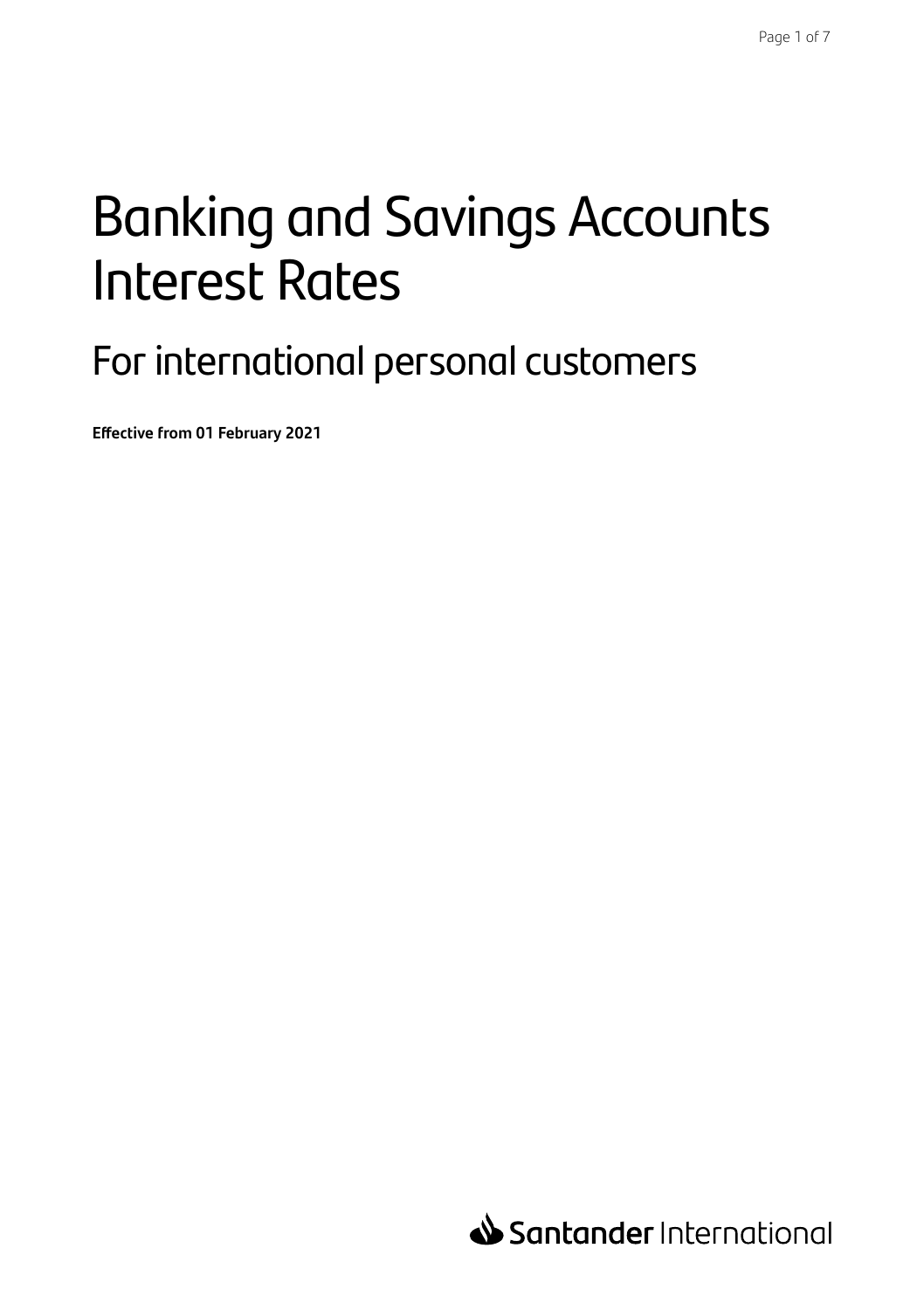## **Banking Accounts**

### **Gold Bank Account**

The Gold Bank Account is a flexible bank account that offers tiered interest rates and easy access to your money. It can be held in Sterling, Euro and US Dollar currencies and is accompanied by a Gold Visa debit card.

| <b>Sterling</b> – Interest rates are effective from 01 February 2021. |  |  |  |
|-----------------------------------------------------------------------|--|--|--|
|-----------------------------------------------------------------------|--|--|--|

| Minimum balance<br>to earn interest rate | Gross rate p.a. (variable)<br>Interest paid quarterly | Annual Equivalent Rate (AER)<br>(variable) |
|------------------------------------------|-------------------------------------------------------|--------------------------------------------|
| $£0 - £74.999$                           | $0.00\%$                                              | $0.00\%$                                   |
| £75,000 - £999,999                       | $0.00\%$                                              | 0.00%                                      |
| £1,000,000 £2,999,999                    | $0.15\%$ *                                            | $0.15\%$ *                                 |
| £3,000,000 +                             | $0.25\%$ *                                            | $0.25\%$ *                                 |

**Euro** – Interest rates are effective from 01 February 2021.

| Minimum balance<br>to earn interest rate | Gross rate p.a. (variable)<br>Interest paid quarterly | Annual Equivalent Rate (AER)<br>(variable) |
|------------------------------------------|-------------------------------------------------------|--------------------------------------------|
| €0 – €74.999                             | $0.00\%$                                              | 0.00%                                      |
| €75.000 - €999.999                       | $-0.75\%$                                             | $-0.75%$                                   |
| $€1,000,000 +$                           | $-0.75\%$ *                                           | $-0.75\%$ *                                |

**US Dollar** – Interest rates are effective from 01 February 2021.

| Minimum balance<br>to earn interest rate | Gross rate p.a. (variable)<br>Interest paid quarterly | Annual Equivalent Rate (AER)<br>(variable) |
|------------------------------------------|-------------------------------------------------------|--------------------------------------------|
| $$0 - $74,999$                           | 0.00%                                                 | 0.00%                                      |
| $$75,000 - $999,999$                     | 0.00%                                                 | 0.00%                                      |
| $$1,000,000 +$                           | $0.00\%$ *                                            | $0.00\%$ *                                 |

**Interest rates may vary.** AER stands for Annual Equivalent Rate and shows what the interest rate would be if we paid interest and added it to your account each year. The gross rate is the rate payable where interest is paid without the deduction of tax. If a negative interest rate applies to your account, this will be calculated on the same basis as credit interest.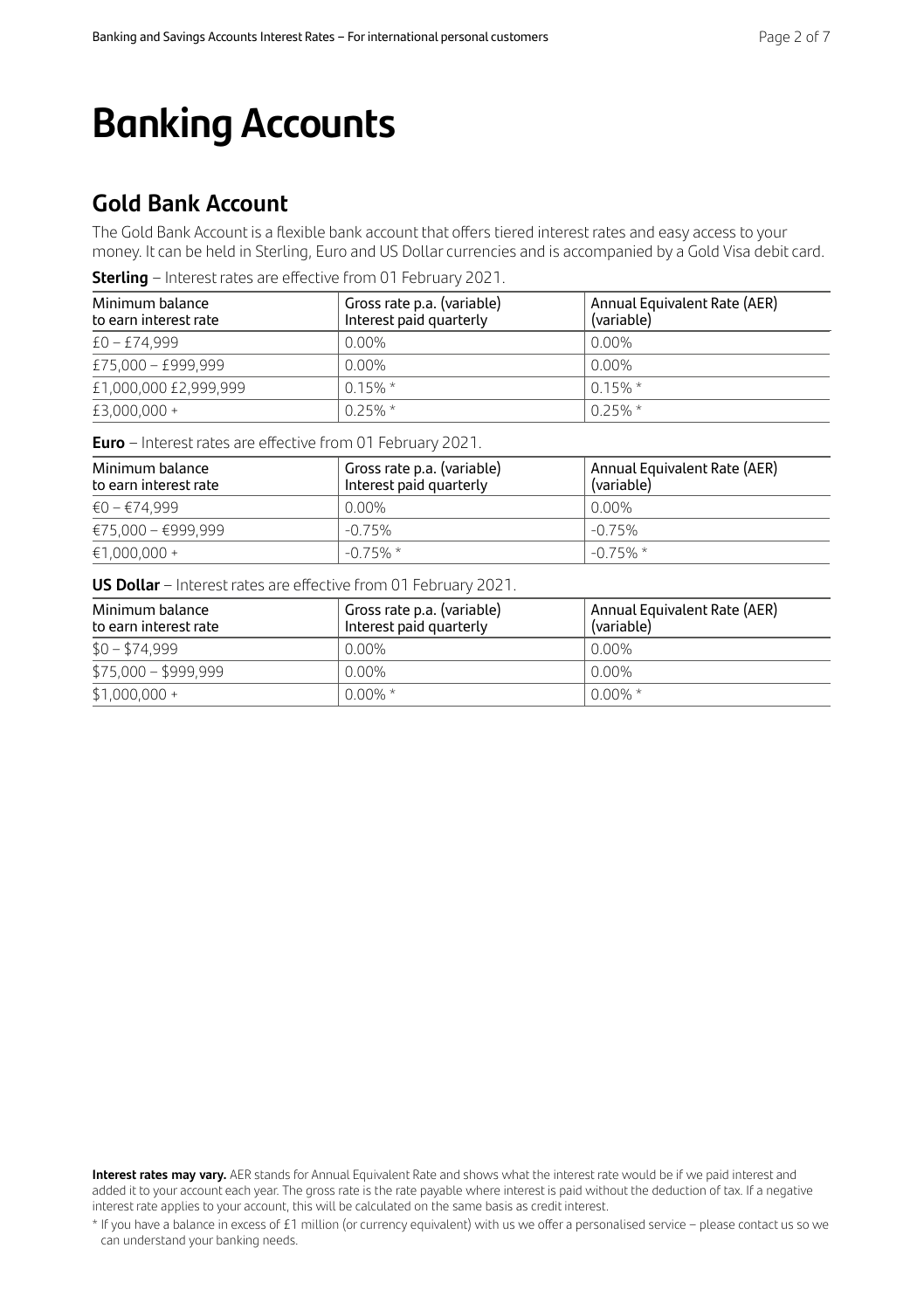## **Savings Accounts**

### **Call Account**

The Call Account requires no notice for making withdrawals and offers unlimited access to your money, in Sterling, Euro or US Dollar currencies. Interest is credited quarterly.

**Sterling** – Interest rates are effective from 01 June 2016.

| Minimum balance<br>to earn interest rate | Gross rate p.a. (variable)<br>Interest paid quarterly | Annual Equivalent Rate (AER)<br>(variable) |
|------------------------------------------|-------------------------------------------------------|--------------------------------------------|
| £0 – £74,999                             | $0.00\%$                                              | 0.00%                                      |
| £75,000 - £999,999                       | $0.00\%$                                              | $0.00\%$                                   |
| £1,000,000 +                             | $0.00\%$ *                                            | $0.00\%$ *                                 |

**Euro** – Interest rates are effective from 01 February 2021.

| Minimum balance<br>to earn interest rate | Gross rate p.a. (variable)<br>Interest paid quarterly | Annual Equivalent Rate (AER)<br>(variable) |
|------------------------------------------|-------------------------------------------------------|--------------------------------------------|
| €0 – €74.999                             | $0.00\%$                                              | 0.00%                                      |
| €75.000 - €999.999                       | $-0.75%$                                              | $-0.75%$                                   |
| €1,000,000 +                             | $-0.75\%$ *                                           | $-0.75\%$ *                                |

**US Dollar** – Interest rates are effective from 19 June 2017.

| Minimum balance<br>to earn interest rate | Gross rate p.a. (variable)<br>Interest paid quarterly | Annual Equivalent Rate (AER)<br>(variable) |
|------------------------------------------|-------------------------------------------------------|--------------------------------------------|
| $$0 - $74,999$                           | $0.00\%$                                              | 0.00%                                      |
| $$75,000 - $999,999$                     | $0.00\%$                                              | 0.00%                                      |
| $$1,000,000 +$                           | $0.00\%$ *                                            | $0.00\%$ *                                 |

**Interest rates may vary.** AER stands for Annual Equivalent Rate and shows what the interest rate would be if we paid interest and added it to your account each year. The gross rate is the rate payable where interest is paid without the deduction of tax. If a negative interest rate applies to your account, this will be calculated on the same basis as credit interest.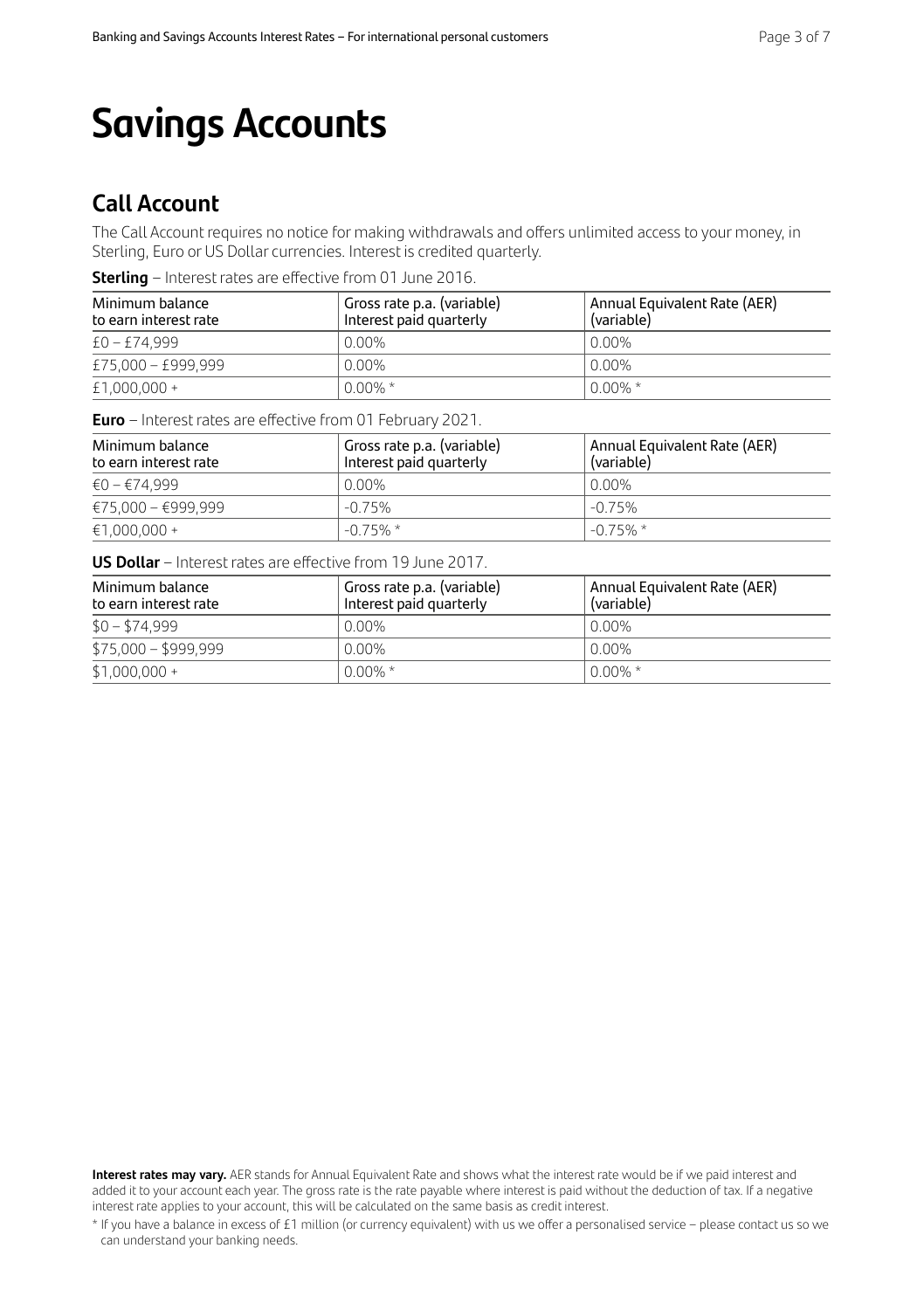## **Savings Accounts (continued)**

### **Notice Account**

A variable rate savings account which requires written notice for any withdrawals. Available in Sterling and US Dollar currencies with a range of notice periods to choose from. Interest is paid quarterly.

#### **31 Day Notice Account**

|  | Sterling - 31 days' notice is required for withdrawal. Interest rates are effective from 01 February 2021. |
|--|------------------------------------------------------------------------------------------------------------|
|--|------------------------------------------------------------------------------------------------------------|

| Minimum opening balance                  | £25.000                                                                                             |            |
|------------------------------------------|-----------------------------------------------------------------------------------------------------|------------|
| Minimum balance<br>to earn interest rate | Gross rate p.a. (variable)<br>Annual Equivalent Rate (AER)<br>(variable)<br>Interest paid quarterly |            |
| £25,000 - £74,999                        | 0.05%                                                                                               | 0.05%      |
| £75,000 - £999,999                       | 0.15%                                                                                               | 0.15%      |
| £1,000,000 - £2,999,999                  | $0.25\%$ *                                                                                          | $0.25\%$ * |
| £3,000,000 +                             | $0.30\% *$                                                                                          | $0.30\%$ * |

**US Dollar** – 31 days' notice is required for withdrawal. Interest rates are effective from 01 February 2021.

| Minimum opening balance                  | \$25,000                                              |                                            |
|------------------------------------------|-------------------------------------------------------|--------------------------------------------|
| Minimum balance<br>to earn interest rate | Gross rate p.a. (variable)<br>Interest paid quarterly | Annual Equivalent Rate (AER)<br>(variable) |
| $$25,000 - $74,999$                      | 0.05%                                                 | 0.05%                                      |
| $$75,000 - $999,999$                     | 0.05%                                                 | 0.05%                                      |
| $$1,000,000 +$                           | $0.05\%$ *                                            | $0.05\%$ *                                 |

#### **95 Day Notice Account**

**Sterling** – 95 days' notice is required for withdrawal. Interest rates are effective from 01 February 2021.

| Minimum opening balance                  | £25,000                                               |                                            |
|------------------------------------------|-------------------------------------------------------|--------------------------------------------|
| Minimum balance<br>to earn interest rate | Gross rate p.a. (variable)<br>Interest paid quarterly | Annual Equivalent Rate (AER)<br>(variable) |
| £25,000 - £74,999                        | 0.10%                                                 | 0.10%                                      |
| £75,000 - £999,999                       | 0.20%                                                 | 0.20%                                      |
| £1,000,000 - £2,999,999                  | $0.30\%$ *                                            | $0.30\%$ *                                 |
| £3,000,000 +                             | $0.35\%$ *                                            | $0.35\%$ *                                 |

**US Dollar** – 95 days' notice is required for withdrawal. Interest rates are effective from 01 February 2021.

| Minimum opening balance                  | \$25,000                                                                                            |            |
|------------------------------------------|-----------------------------------------------------------------------------------------------------|------------|
| Minimum balance<br>to earn interest rate | Gross rate p.a. (variable)<br>Annual Equivalent Rate (AER)<br>Interest paid quarterly<br>(variable) |            |
| $$25,000 - $74,999$                      | 0.10%                                                                                               | 0.10%      |
| $$75,000 - $999,999$                     | 0.10%                                                                                               | 0.10%      |
| $$1,000,000 +$                           | $0.10\%$ *                                                                                          | $0.10\%$ * |

**Interest rates may vary.** AER stands for Annual Equivalent Rate and shows what the interest rate would be if we paid interest and added it to your account each year. The gross rate is the rate payable where interest is paid without the deduction of tax. If a negative interest rate applies to your account, this will be calculated on the same basis as credit interest.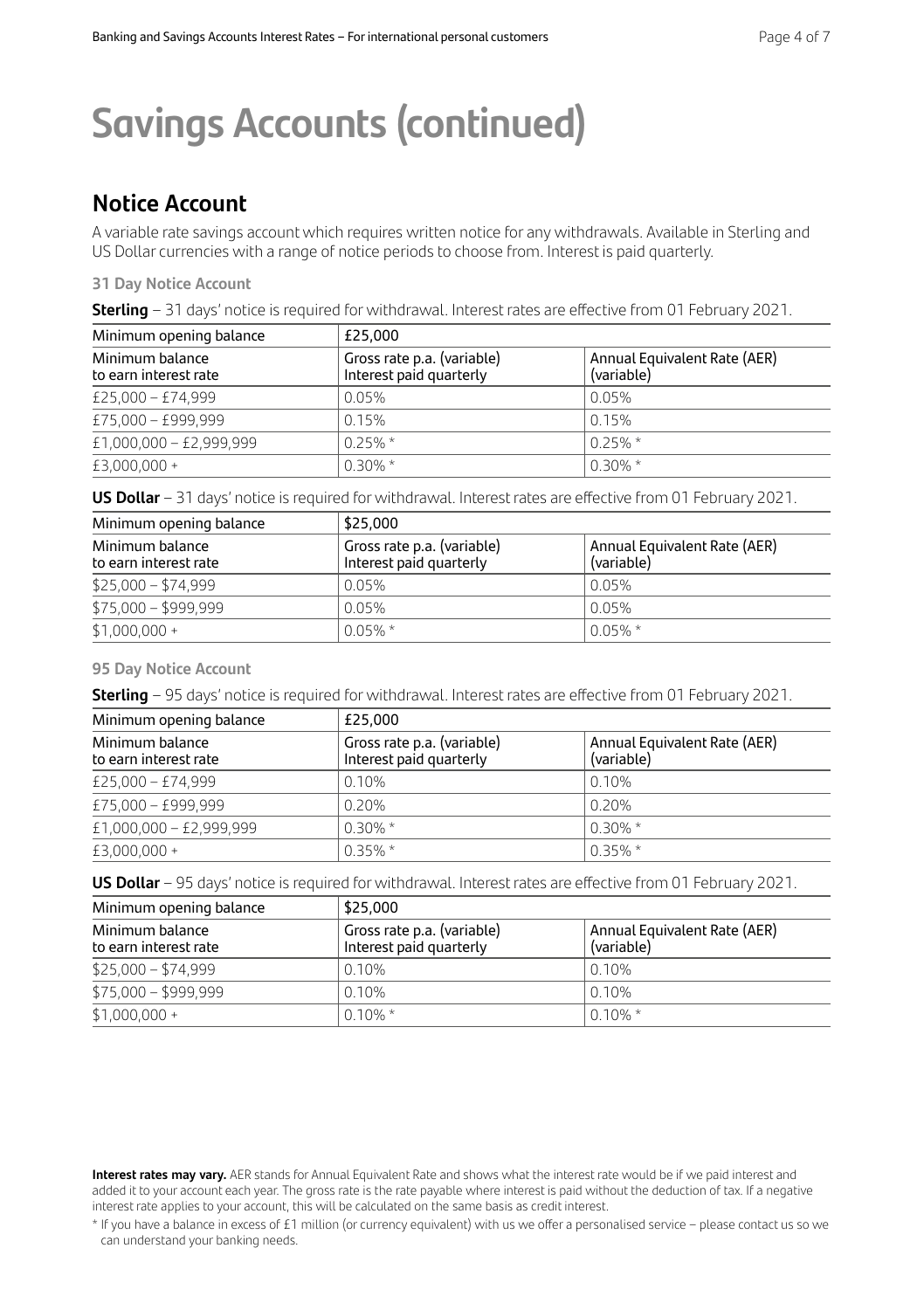## **Savings Accounts (continued)**

### **Fixed Deposit Contracts**

Fixed Deposit Contracts allow you to fix your money at an agreed interest rate for a set period of time. Please note withdrawals are not permitted on our Fixed Deposit Contracts before maturity. Your initial deposit will be paid into a Call Account which we will automatically open for you.

The Fixed Deposit Contracts are available in Sterling and US Dollars. Interest is paid on maturity for 3 Month, 6 Month and 12 Month contracts and annually or on maturity for 24 Month contracts.

**3 Month Fixed Deposit Contract** 

Interest is paid on maturity.

**Sterling** – Interest rates are effective from 01 February 2021.

| Minimum opening balance                  | £25.000    |                                 |  |
|------------------------------------------|------------|---------------------------------|--|
| Minimum balance<br>to earn interest rate | Gross rate | Annual Equivalent Rate<br>(AER) |  |
| £25,000 - £74,999                        | 0.05%      | 0.05%                           |  |
| £75,000 - £999,999                       | 0.05%      | 0.05%                           |  |
| $£1,000,000+$                            | $0.05\%$ * | $0.05\%$ *                      |  |

**US Dollar** – Interest rates are effective from 01 February 2021.

| Minimum opening balance                  | \$25,000   |                                 |  |
|------------------------------------------|------------|---------------------------------|--|
| Minimum balance<br>to earn interest rate | Gross rate | Annual Equivalent Rate<br>(AER) |  |
| $$25,000 - $74,999$                      | 0.05%      | 0.05%                           |  |
| $$75,000 - $999,999$                     | 0.05%      | 0.05%                           |  |
| $$1,000,000 +$                           | $0.05\%$ * | $0.05\%$ *                      |  |

**6 Month Fixed Deposit Contract** 

Interest is paid on maturity.

**Sterling** – Interest rates are effective from 01 February 2021.

| Minimum opening balance                  | £25.000    |                                 |  |
|------------------------------------------|------------|---------------------------------|--|
| Minimum balance<br>to earn interest rate | Gross rate | Annual Equivalent Rate<br>(AER) |  |
| £25,000 - £999,999                       | 0.15%      | l 0 15%                         |  |
| £1,000,000 +                             | $0.20\% *$ | $0.20\% *$                      |  |

**US Dollar** – Interest rates are effective from 01 February 2021.

| Minimum opening balance                  | \$25,000   |                                 |  |
|------------------------------------------|------------|---------------------------------|--|
| Minimum balance<br>to earn interest rate | Gross rate | Annual Equivalent Rate<br>(AER) |  |
| $$25,000 - $74,999$                      | 0.15%      | 0.15%                           |  |
| $$75,000 +$                              | $0.20\%$ * | $0.20\%$ *                      |  |

**Interest rates may vary.** AER stands for Annual Equivalent Rate and shows what the interest rate would be if we paid interest and added it to your account each year. The gross rate is the rate payable where interest is paid without the deduction of tax. If a negative interest rate applies to your account, this will be calculated on the same basis as credit interest.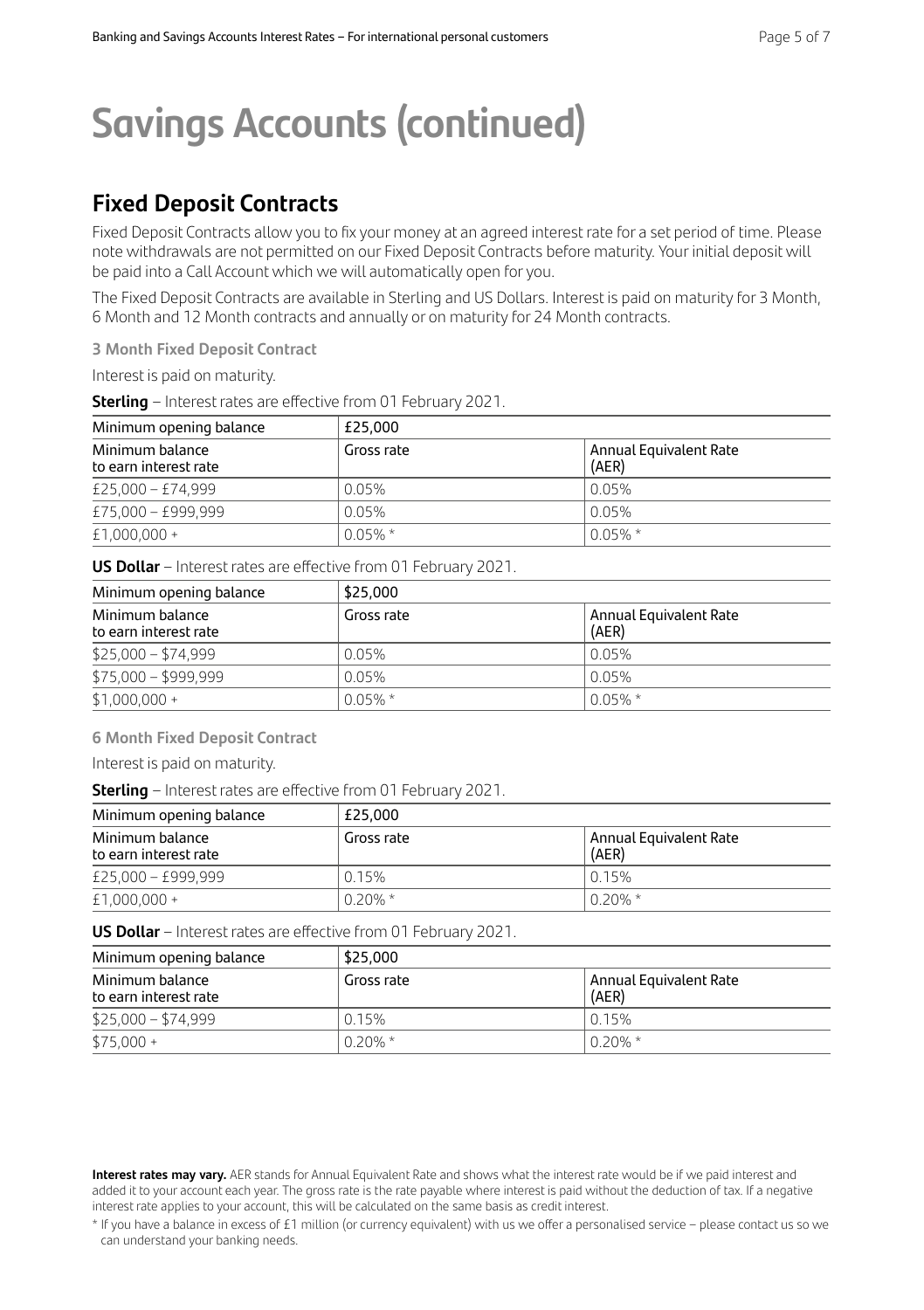## **Savings Accounts (continued)**

#### **12 Month Fixed Deposit Contract**

Interest is paid on maturity.

**Sterling** – Interest rates are effective from 01 February 2021.

| Minimum opening balance                  | £25.000    |                                 |  |
|------------------------------------------|------------|---------------------------------|--|
| Minimum balance<br>to earn interest rate | Gross rate | Annual Equivalent Rate<br>(AER) |  |
| £25,000 - £999,999                       | 0.20%      | 0.20%                           |  |
| £1,000,000 - £2,999,999                  | $0.25\%$ * | $0.25\% *$                      |  |
| £3,000,000 +                             | $0.30\% *$ | $0.30\% *$                      |  |

**US Dollar** – Interest rates are effective from 01 February 2021.

| Minimum opening balance                  | \$25,000   |                                 |  |
|------------------------------------------|------------|---------------------------------|--|
| Minimum balance<br>to earn interest rate | Gross rate | Annual Equivalent Rate<br>(AER) |  |
| $$25,000 - $74,999$                      | 0.15%      | 0.15%                           |  |
| $$75,000 - $999,999$                     | 0.25%      | 0.25%                           |  |
| $$1,000,000 +$                           | $0.25\%$ * | $0.25\%$ *                      |  |

**24 Month Fixed Deposit Contract** 

Interest is paid annually or on maturity, annual interest cannot be added to the original amount deposited and must be paid into the associated Call Account held with us.

**Sterling** – Interest rates are effective from 01 October 2020.

| Minimum balance to earn<br>interest rate | Interest paid annually |                                 | Interest paid on maturity |                                 |
|------------------------------------------|------------------------|---------------------------------|---------------------------|---------------------------------|
|                                          | Gross rate             | Annual Equivalent<br>Rate (AER) | Gross rate                | Annual Equivalent<br>Rate (AER) |
| £25,000 - £999,999                       | 0.35%                  | 0.35%                           | 0.35%                     | 0.35%                           |
| $£1.000.000 +$                           | $0.35\%$ *             | $0.35\%$ *                      | $0.35\%$ *                | $0.35\%$ *                      |

**US Dollar** – Interest rates are effective from 01 February 2021.

| Minimum balance to earn<br>interest rate | Interest paid annually |                                 | Interest paid on maturity |                                 |
|------------------------------------------|------------------------|---------------------------------|---------------------------|---------------------------------|
|                                          | Gross rate             | Annual Equivalent<br>Rate (AER) | Gross rate                | Annual Equivalent<br>Rate (AER) |
| $$25,000 - $74,999$                      | 0.20%                  | 0.20%                           | 0.20%                     | 0.20%                           |
| $$75,000 - $999,999$                     | 0.25%                  | 0.25%                           | 0.25%                     | 0.25%                           |
| $$1,000,000 +$                           | $0.30\% *$             | $0.30\% *$                      | $0.30\% *$                | $0.30\%$ *                      |

**Interest rates may vary.** AER stands for Annual Equivalent Rate and shows what the interest rate would be if we paid interest and added it to your account each year. The gross rate is the rate payable where interest is paid without the deduction of tax. If a negative interest rate applies to your account, this will be calculated on the same basis as credit interest.